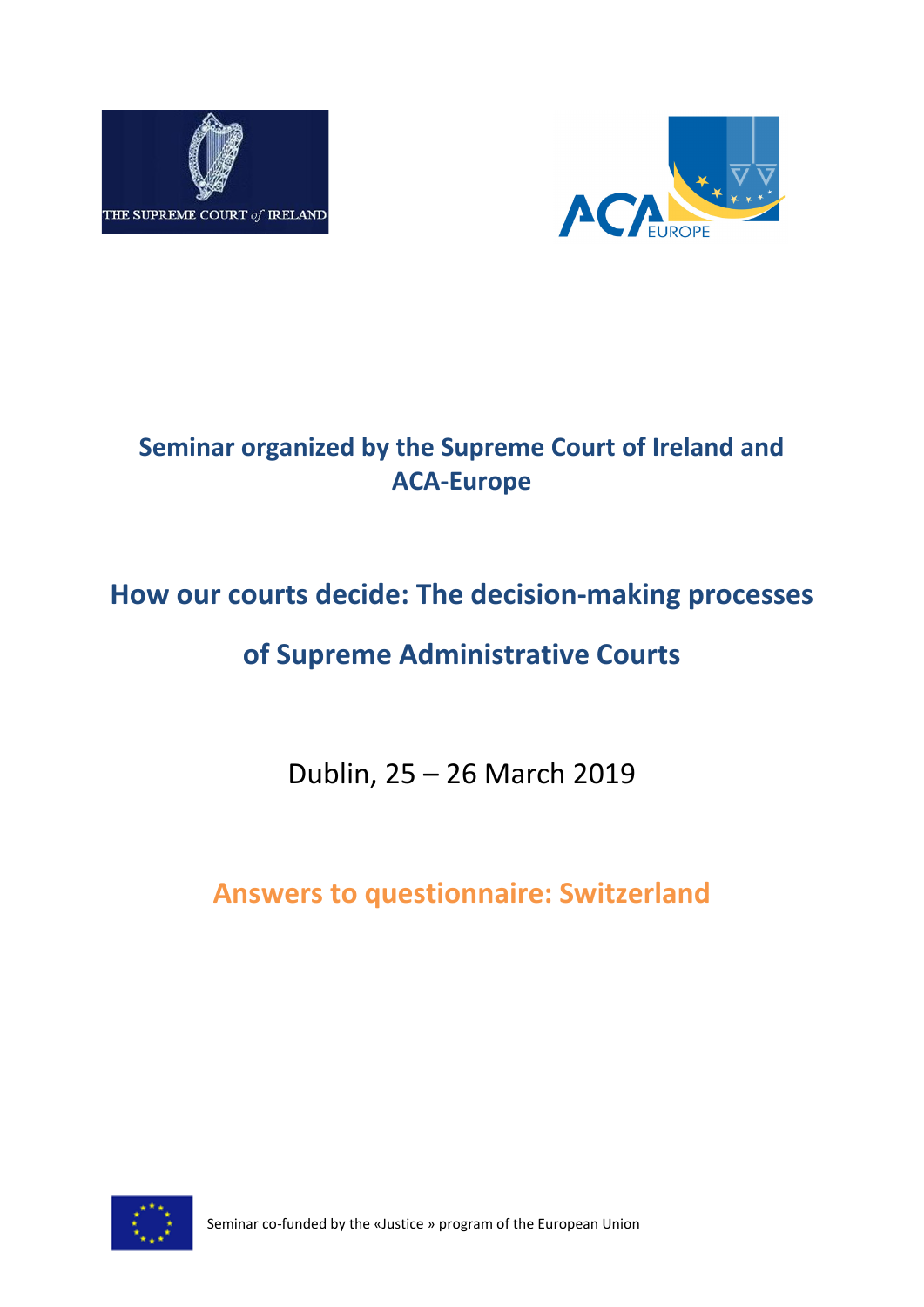**Bundesgericht**

**Federal Court**

**Federal Court**





CH - 1000 Lausanne 14 File no. 14.6.36.3

# **Seminar of the ACA-Europe**

### **How do our courts take a decision: Decision-making process of Supreme Administrative Courts**

# **Dublin, 25-26 March 2019**

# **Supreme court of Ireland**

Responses of Switzerland

**Lawful procedure[1](#page-1-0)**

<span id="page-1-0"></span> <sup>1</sup> Prepared by Judge Thomas Merkli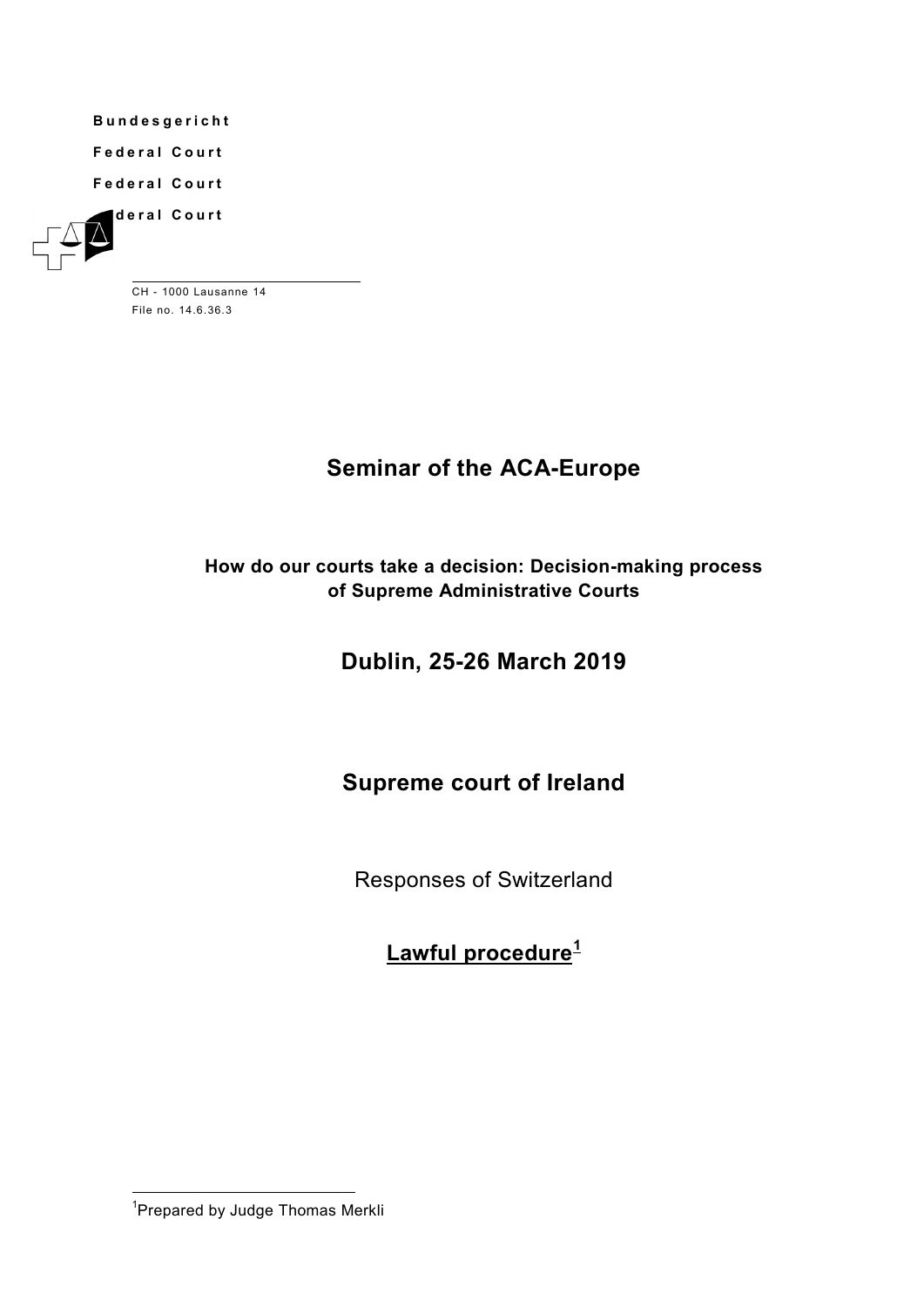#### **A. General questions regarding your Supreme Administrative Court/Council of State**

**1. What is the official title of your Supreme Administrative Court/Council of State ("institution")? Please specify your institution's name in your national language and its English translation, if possible.**

Bundesgericht Federal Court Federal Court Federal Supreme Court

#### **2. Which country/territory does your institution serve?**

Switzerland, as well as Liechtenstein in matters pertaining to value added tax.

#### **3. Where is the institution based (i.e. its seat)?**

Main seat in Lausanne (five Courts), secondary seat in Lucerne (two Courts).

### **4. Please provide a link to the website of your institution (if applicable), with a link to the English or French versions or pages of the website, if applicable.**

www.bger.ch

#### **B. The structure of your Supreme Administrative Court/Council of State**

#### **5. Please describe in brief:**

### **(a) The main functions of your institution (e.g. court of first instance and of last instance, court of cassation or court of appeal);**

Court of last instance.

(b) The nature of your institution (for e.g. Supreme Administrative Court or Supreme Court having jurisdiction over other domains of law); and Supreme Court in matters pertaining to administrative, civil and criminal law.

#### **(c) The position it holds in the overall judicial system of your country/territory**

Supreme judicial authority of the Confederation.

#### **C. Number of cases**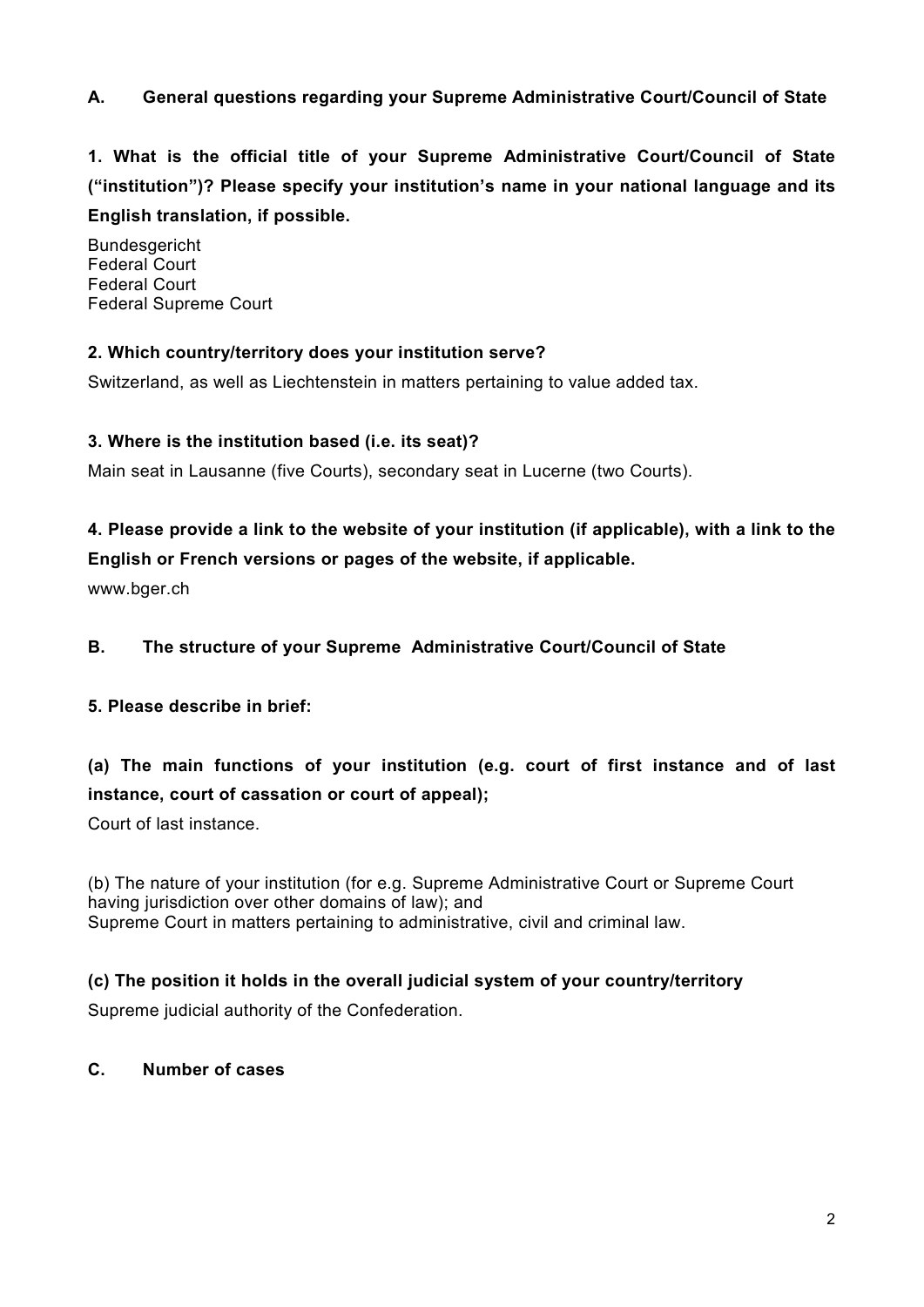#### **6. How many judges[1](#page-3-0) work for your institution?**

38 judges

**7. How many cases[2](#page-3-1) are brought before your institution every year on average?** 7,800 - 8,000 cases

**8. How many cases does your institution adjudicate [3](#page-3-2) every year on an average?** 7,800 - 8,000 cases

#### **D. Internal organisation of the Supreme Administrative Court**

#### **9. Does your institution comprise chambers/divisions?**

Yes

#### **10. If yes, please provide the following details:**

#### **a. How many chambers/divisions are there?**

Seven Courts in total, two Courts for administrative law, two Courts for civil law, one Court for criminal law, two Courts in social insurance law.

#### **b. How many judges serve in each chamber/division?**

5-6 judges

<span id="page-3-1"></span><span id="page-3-0"></span><sup>&</sup>lt;sup>1</sup>Kindly include only the number of judges and not the number of Advocate-generals (which is the subject of question 11) or the number of court officers/judicial clerks/legal researchers (which is the subject of question 13).  $^{2}$ In this question, the term "cases" refers to the average number of new cases filed each year, whether they are adversarial (where the judge(s) delivers a judgment on a litigation) or non-adversarial (when a case not pertaining to a legal litigation is brought before the Supreme Administrative Court) and in all categories of cases if your Supreme Administrative Court does not solely handle cases related to administrative law (for example, civil and commercial law, criminal law, etc.) It includes cases in which the institution delivers its judgement in writing as well as in the course of a hearing. This term includes applications submitted to the Supreme Administrative Court before the implementation of any filtering procedure, if such a mechanism exists.

<span id="page-3-2"></span><sup>&</sup>lt;sup>3</sup>Kindly indicate the average number of cases closed in your Supreme Administrative Court every year, whether by a judgment or any other decision terminating the procedure, whether in in writing or within the framework of a hearing.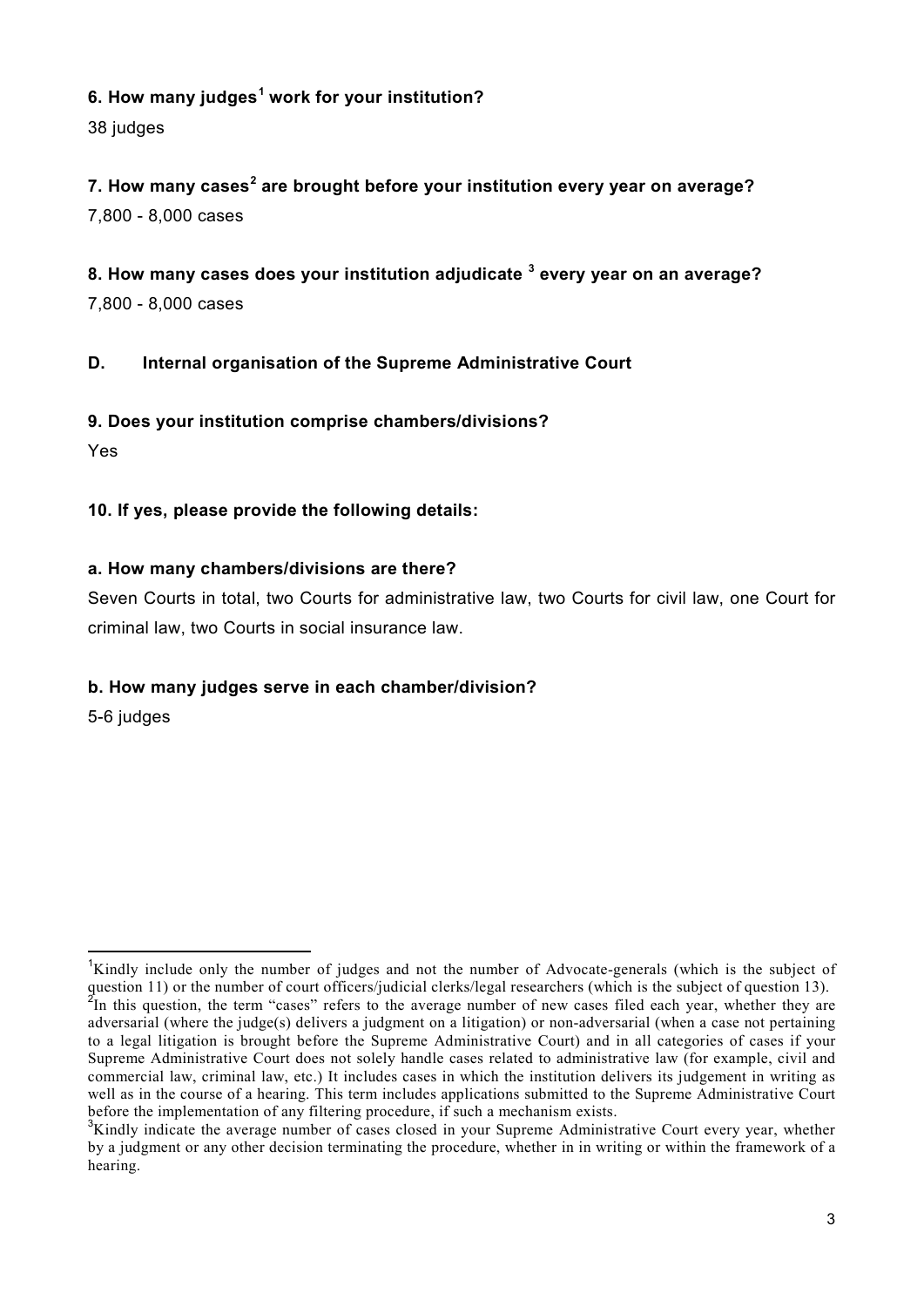# **c. The nature of the specific domains of specialisation of your Supreme Administrative Court by chamber or otherwise (if applicable) (For e.g. commercial division, environmental division, etc.)**

The first public law Court (6 judges) mainly deals with appeals in the areas of territorial planning, environmental law, political rights and certain fundamental rights (e.g. equal treatment, right to personal freedom, protection of privacy, freedom of assembly and association, guarantee of property).

The second public law Court (6 judges) mainly deals with appeals in the areas of the law on foreigners, taxes, economy, education and training and certain fundamental rights (e.g. freedom of conscience and belief, freedom of language, economic freedom).

#### **d. Do judges change chambers/divisions? If yes, how is the transfer decided?**

Judges may change courts when a vacancy corresponding to their working language (German, French or Italian) is available and they have the necessary competence; when several competent judges are interested, the principle of seniority prevails.

#### **e. Can a judge be simultaneously posted to multiple Chambers?**

It is possible, but is rarely the case.

#### **f. Are there many different levels of chambers, for example an "ordinary chamber" and a Chamber for Constitutional Review?**

No

# **g. How many judges are usually allocated for examining and judging a matter, on an average?**

Three judges

#### **h. Does the number of judges allocated to decide cases vary? If yes:** yes

#### **(i) On the basis of which rules or factors?**

Depending on the importance of a case (obvious inadmissibility (single judge), "normal" case (three judges), case concerning a legal question of principle or a cantonal normative act put to a referendum (five judges)).

### **(ii) Who decides the number of judges that are appointed to examine and judge a case in particular?**

Normally the Court President, but each judge can request a five-judge composition.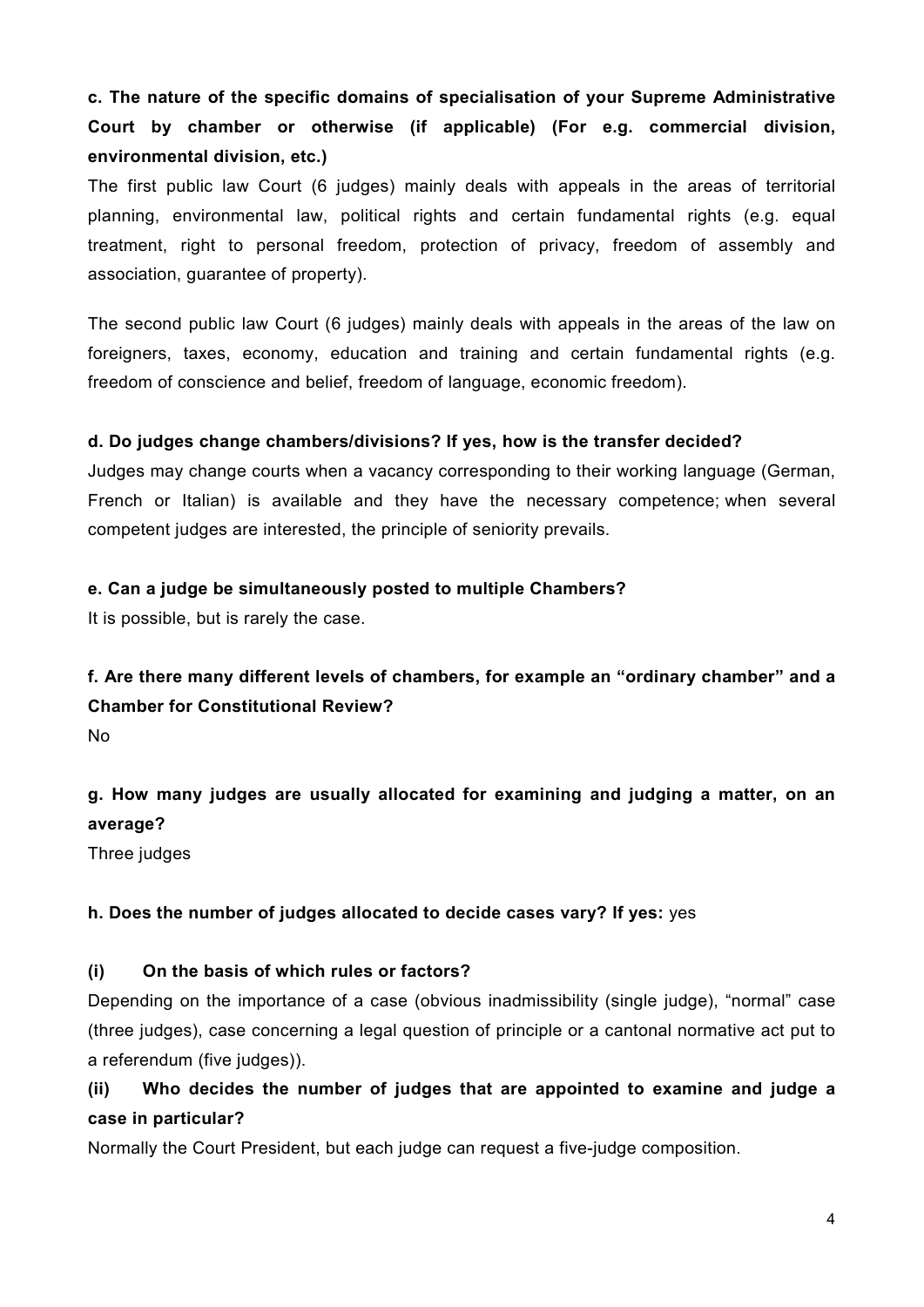# **i. Is there a procedure permitting certain cases to be sent to an enlarged board of appeal or to a plenary session? If yes, how is the judgement made and how many judges decide the matter?**

When a Court intends to rule on a legal question involving several Courts, it asks the Courts concerned to agree if a joint decision is desirable; in this case the question is ruled on by all the judges of all the Courts concerned.

# **j. Are judges confined to other specific role (e.g. rapporteur, case in-charge, other specific responsibilities, etc.) for a case in particular?**

#### **If yes, please specify the other roles and explain how they are assigned.**

The President of the Court appoints a judge-rapporteur for each case.

#### **k. How important is the role of the President of the Court for deciding:**

#### **(i) the allocation of cases to chambers or benches of judges;**

The assignment of cases to the Courts is governed by the Rules of the Federal Court; in case of conflict of jurisdiction between the Courts, the President of the Federal Court appoints the competent Court.

#### **(ii) the number of judges assigned to examine and judge a case in particular;**

The President of the Court is in principle competent to determine the number of judges charged with examining a case; the judges participating in the judgment (apart from the president and the judge-rapporteur) are randomly determined by a specific computer program.

#### **(iii) the allocation of additional cause lists to the judges (see (f) above);**

The President of the Court appoints the judge-rapporteur for each case.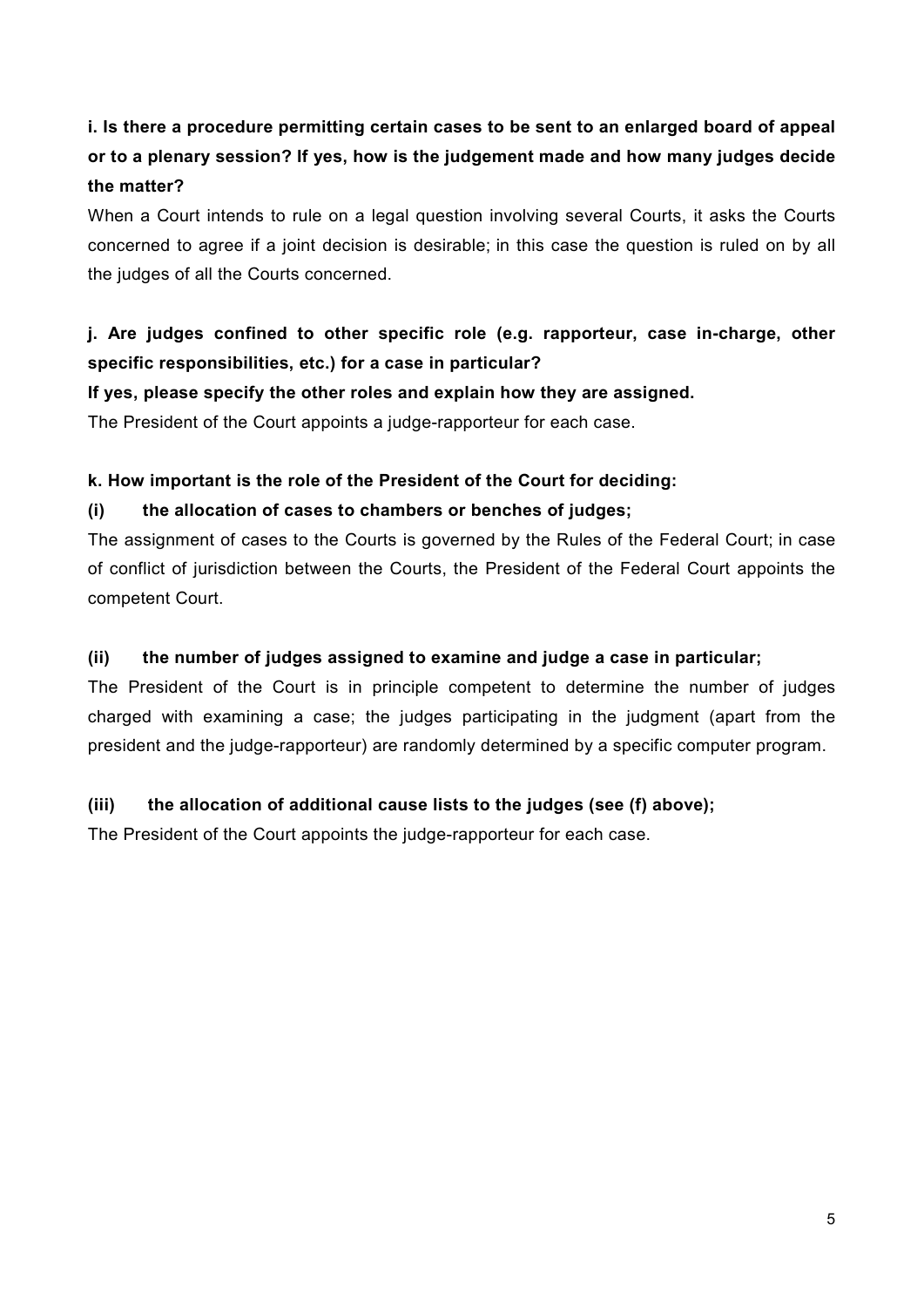**(iv) all other information you consider relevant in this context. For example, are there other special benches, General Meetings or benches of judges to whom cases are allocated?**

The Administrative Commission (comprising the President and Vice-President of the Federal Court and a third judge) supervises and deals with the supervision cases of the lower Federal Courts. An Appeals Commission, comprising three ordinary judges, rules on certain disputes concerning administrative decisions of the General Secretariat.

# **11. Does the post of an Advocate-General exist in your legal system? If yes, please indicate:**

No

**(i) the number of Advocate-Generals or members executing equivalent roles in your institution;**

**(ii) the role of the Advocate-General in your institution; and**

**(ii) the extent to which the Attorney-General participates in the procedures before your institution.**

#### **E. Research and administrative assistance**

### **12. What is the level of research and/or administrative assistance that your institution receives?**

The Federal Court has clerks, a documentation department, an administrative unit (the general secretariat) and an IT department.

#### **13. How many officials provide assistance for legal research to your institution?**

120 clerks, equivalent to 90 full-time clerks, and about 12 documentalists

### **14. Do the officials who provide assistance for legal research to your institution also provide administrative assistance?**

No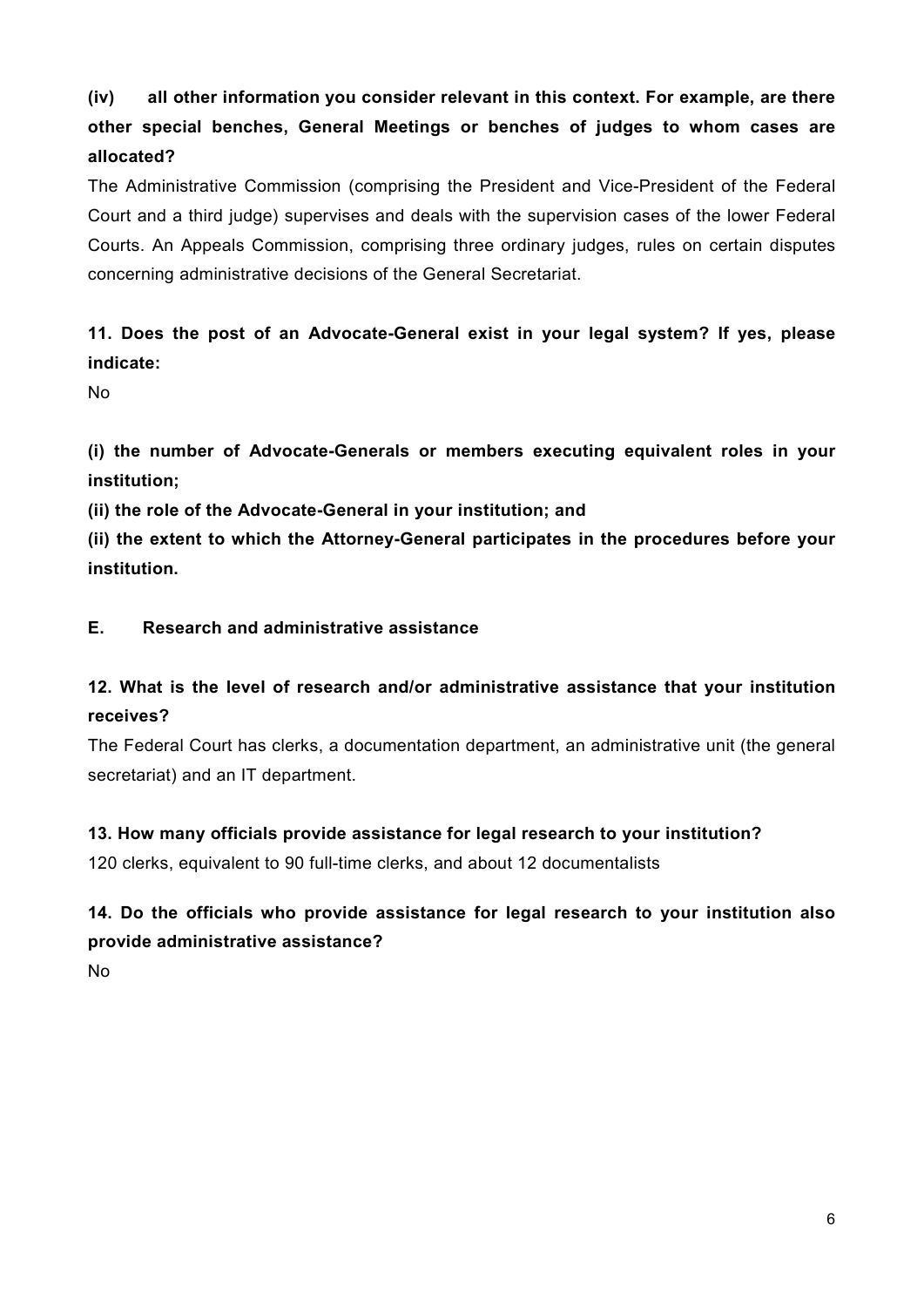# **15. Are the legal research and administrative assistance services common (i.e. shared between judges) or assigned individually to judges or is there both a common service and researchers assigned to particular judges? Please explain.**

Each court has a number of clerks and each judge has a clerk as a personal assistant. The general secretariat, the documentation department and the IT department are pooled.

# **16. If legal research and administrative assistance is provided individually to judges, is there also a research and documentation service or equivalent service providing additional common research assistance?**

The documentation department is shared by the entire Court.

## **17. To what extent do the assistants/legal secretaries help the judges in your institution, supposing that this be the case, especially in matters concerning:**

Yes, all of these are possibilities.

**(a) preparing documents prior to the hearings, such as a note meant to help the judge before the trial of a case;**

- **(b) carrying out legal research to help the judge reach a decision in a case;**
- **(c) discussions regarding certain aspects of a case with a judge, verbally or in writing;**
- **(d) examination and evaluation of applicable legislation;**
- **(e) analyses of comparative law;**
- **(f) writing parts of judgements;**
- **(g) proposal of suggestions of judgements or preliminary judgements for examination by the judge(s);**
- **(h) any other element that you consider relevant in this context.**

#### **F. Hearings**

#### **18. Is a hearing conducted in all cases?**

No, only in case of disagreement.

**19. If a hearing is not conducted in majority of the cases:**

### **(a) What is the percentage of cases usually involving a hearing?**

1%

**(b) On what basis (official rules or informal decisions) is the decision made to conduct a hearing in a case?**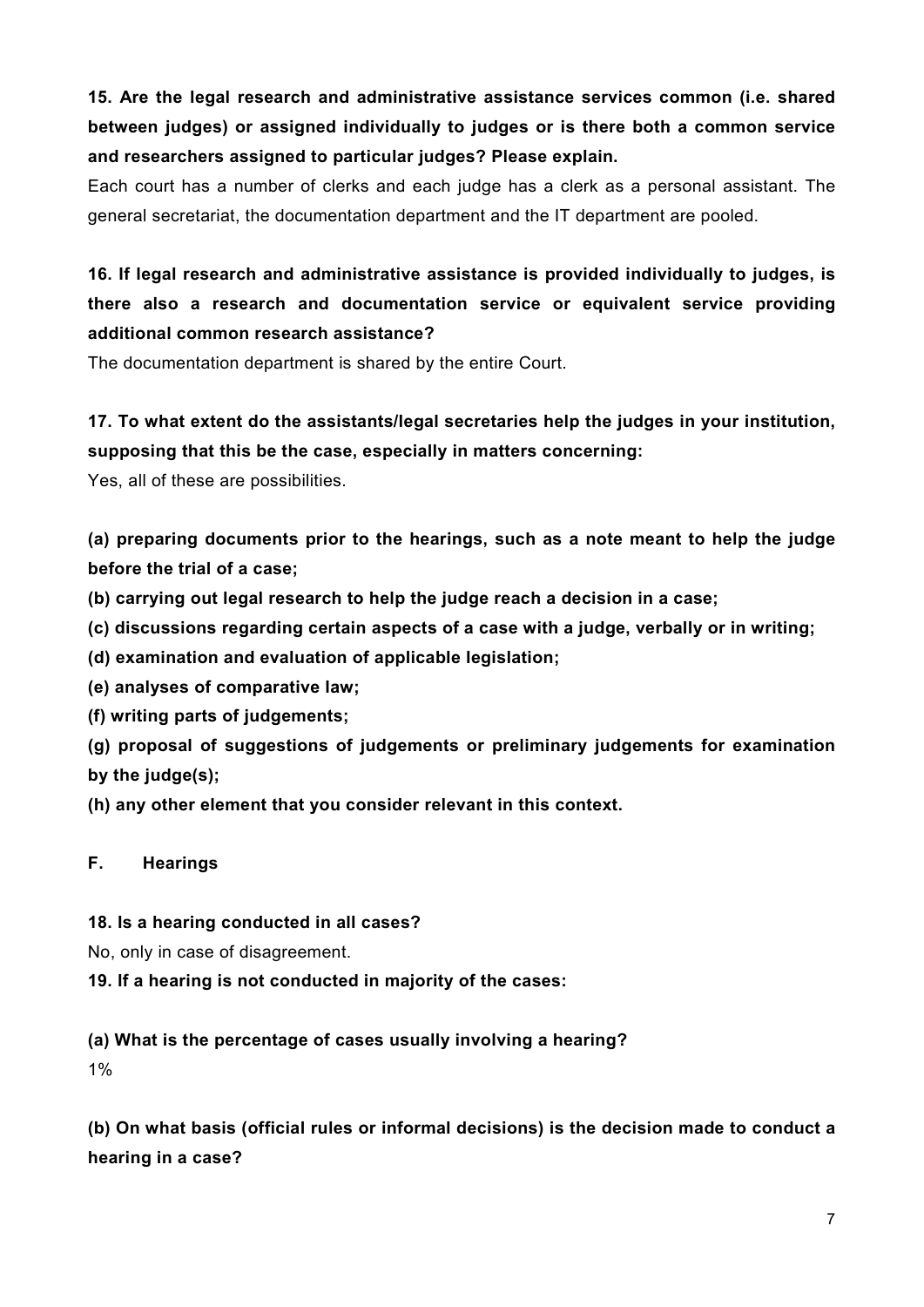A hearing takes place if the participating judges do not agree on the outcome of a case as part of a circulation of the written report.

# **(c) Can the parties to a case request a hearing? If yes, what is the importance, or what are the consequences, of such a request?**

No. Such a request has no binding effect on the Court.

# **20. Do the judges deliberate before a hearing? If this is the case, do these deliberations occur in all cases or in certain cases?**

The judges normally deliberate in writing on the basis of a written report and the file. They rule in open court in case of disagreement.

# **21. Are time limits imposed on parties for making the concluding oral submissions in your institution?**

The procedure is written; there is no option to present oral conclusions.

# **22. Are the parties authorised to address the Court during an uninterrupted period? If so, for how much time?**

The parties may express themselves (in writing) in principle until the case is decided.

**23. Are the arguments carried out in the course of a hearing limited to the questions mentioned in the depositions or the written statements of the parties or can they involve arguments on broader legal themes between the advocates/one party and the court?** In rare cases where the Court conducts a hearing, discussions are limited to the subject matter

of the dispute. In all other cases, there is no possibility of discussion between the judges and parties.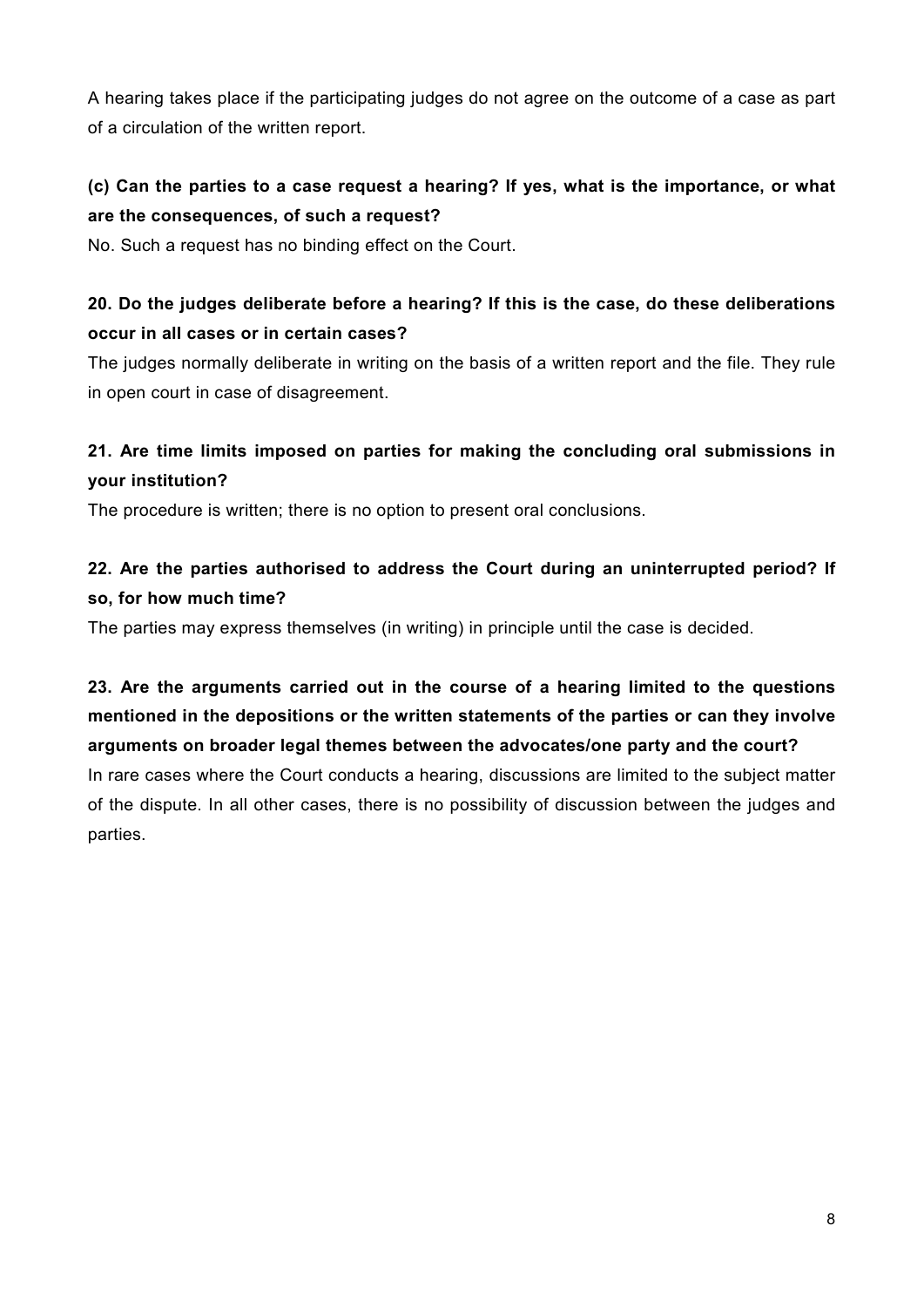#### **24. Are parties authorised to submit other written briefs after a hearing?**

In principle yes, but only in the context of the subject matter of the dispute determined by the judgment under appeal and the written appeal.

# **25. Can a judge be excluded from a proceeding by reason of a legal opinion expressed in the course of a hearing and giving rise to the perception of bias?**

Yes, he can be challenged if he rules during an investigation session, but not if he expresses himself in a deliberation session.

#### **G. Written submissions of the parties**

# **26. What is the usual length and the level of detail of the written briefs of parties submitted to your institution? Please indicate the approximate number of pages (line spacing 1.5) of a "standard" written statement of the case.**

The appellant must conclude that the appeal has been admitted and that the judgment under appeal has been reformed. A "normal" remedy has 20-30 pages.

# **20. Is there a maximum length for the written statements submitted by the parties in a case? If yes, please explain.**

No. The law requires the appellant to succinctly state how the impugned act violates the law. However, the Court applies this provision in a flexible manner and does not normally sanction or refuse verbose briefs.

#### **H. Examination of the case**

# **21. Can your institution raise points of law on its own initiative (i.e. ex officio) or is it restricted to the matters raised by the parties to the case?**

The Court is limited to an examination of the grievances raised by the parties to the case as part of the subject-matter of the dispute, but it applies the automatic right and may admit or dismiss an appeal for reasons other than those stated by the parties.

### **22. In what way are arguments, deliberations and decision-making structured in your institution?**

The Court normally decides by drawing up a written report (with the file). In case of disagreement, it rules in open court.

**23. Does your institution deliberate in different languages? If so, please explain. For example, does your institution have multiple official languages?**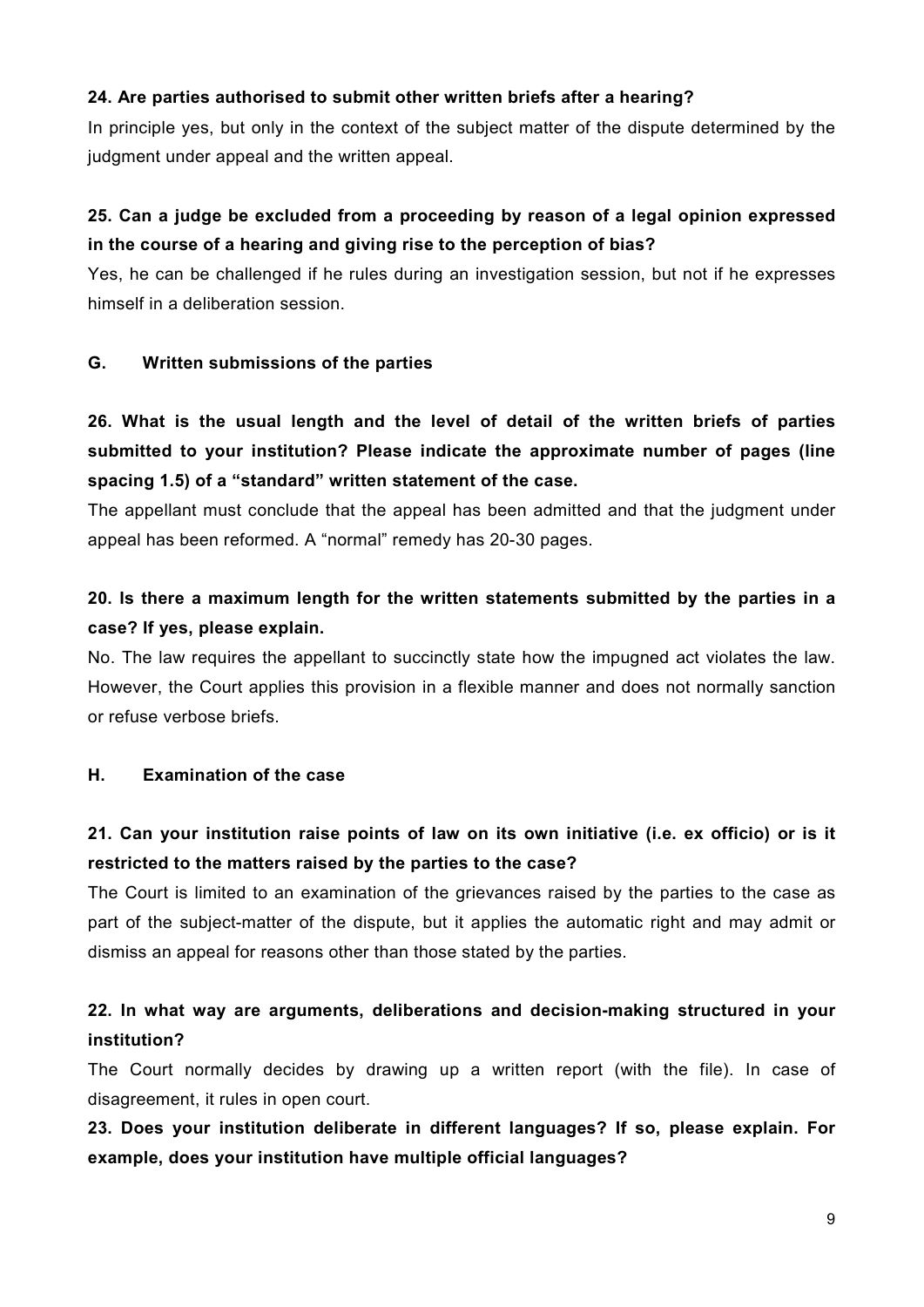The briefs must be written in an official language (German, French, Italian or Rumantsch grischun). The proceedings are conducted and the judgment rendered in the (official) language of the judgment under appeal. In internal discussion and in court with public deliberation, each judge speaks one of the official languages, normally his mother tongue.

# **24. Are there rules, procedure or conventions which govern the conduct of arguments and votes?**

#### **If yes, please explain the rules applicable, etc.**

During a deliberation in public hearing, the judge-rapporteur first presents his report; the shadow reporter follows and explains his point of view, and then the other judges decide. After a second round of debate, the discussion is closed and the judges vote in public on the outcome of the case.

#### **25. How are preferences for particular issue communicated between judges?**

The preferences for an outcome are normally communicated between the judges in writing.

**26. When a hearing is held, to what extent does the hearing (as opposed to the written briefs) influence the arguments, deliberations and the decision-making by the Court?** In general, one of the reasoned conclusions in writing before a deliberative hearing is adopted by the majority of the judges. Spontaneous conclusions orally reasoned by a judge in court are possible, but rather rare.

# **27. Are there other procedural rules or conventions which, according to you, have a significant impact on how cases are examined?**

No

### **I. The decision of the institution**

**28. Is the judgement delivered in the name of the institution or does each individual judge assigned to the case in question have the option of giving a separate judgement?** The decision is without exception pronounced on behalf of the institution.

**29. If the judgement is delivered in the name of the institution, does a judge author it for the institution? If this is not the case, please explain how the judgement of the Court is authored for your institution. Do official rules or informal practices apply to the matter?** The judge-rapporteur presents his written report with the help of a legal associate (clerk), who at the same time presents his proposal for the drafting of the decision. In case of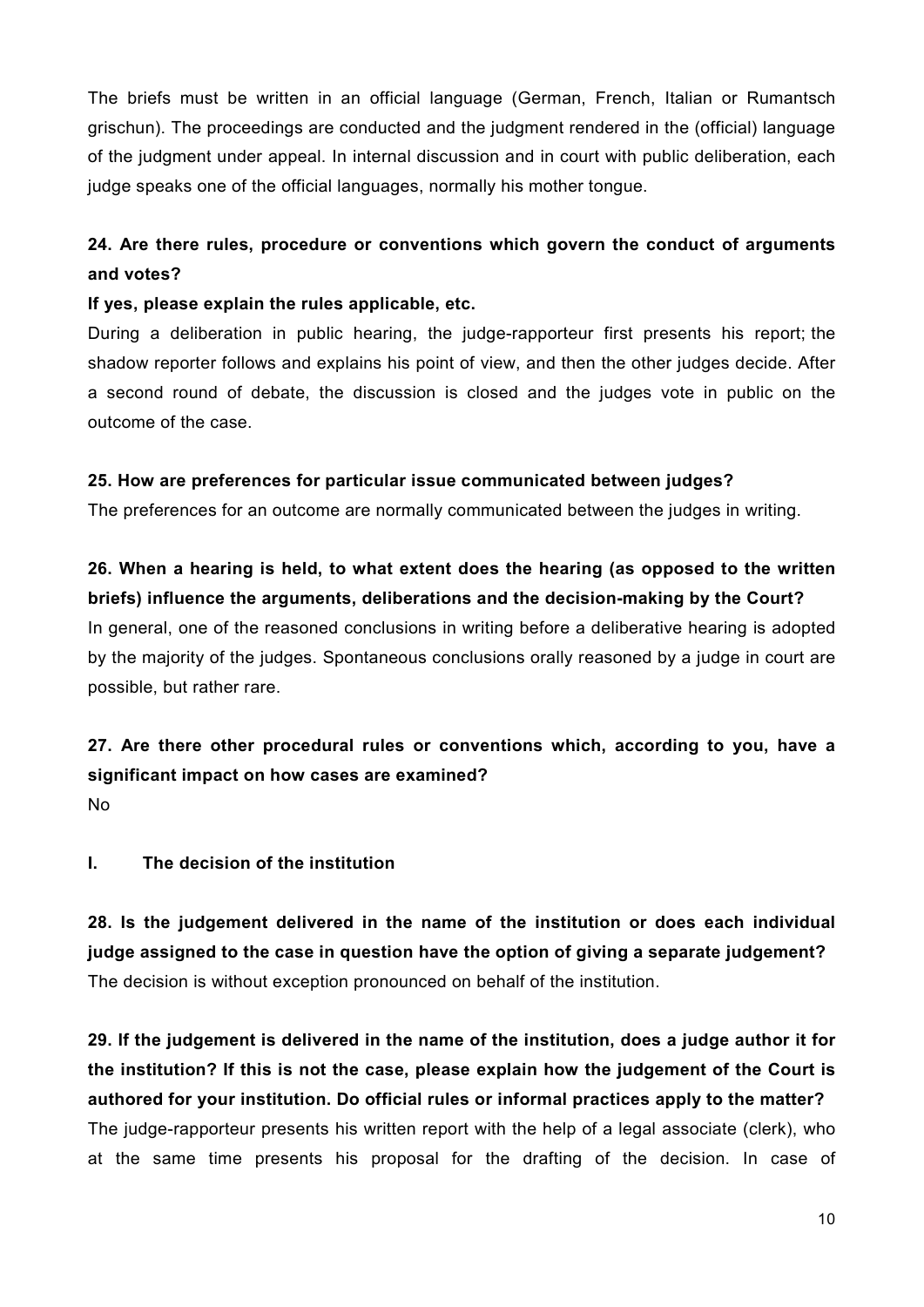disagreements, the judges participating in the decision take a majority decision on drafting questions.

#### **30. In what way is the judgment/reasoning of the Court recorded?**

The decision and the reasoning adopted shall be retained in writing in the file and signed by the President of the Court.

**31. Does your highest institution make the distinction between the Judgement (i.e. the grounds) and the Order (i.e. the operative part of the judgment of the court)?** No

**32. Are there other distinctions of this type in the judgments given by your institution?** No

**J. Time periods for the decision-making process**

**33. How much time on an average elapses between the examination of a case by your institution and the delivery of a judgement? Please indicate the approximate time period between the cognisance of a case in the Supreme Administrative Court (rather than the date on which a case is submitted for the first time to a judge for examination) and the definitive resolution of the case by, for example, the delivery of a final judgment.**

The average duration of proceedings in the Federal Court is approximately 4 to 5 months. Depending on the complexity of a case, a judgment may be rendered after just a few days (in case of clear inadmissibility), or may even require a period of investigation, examination and drafting of a year or even more in exceptional cases.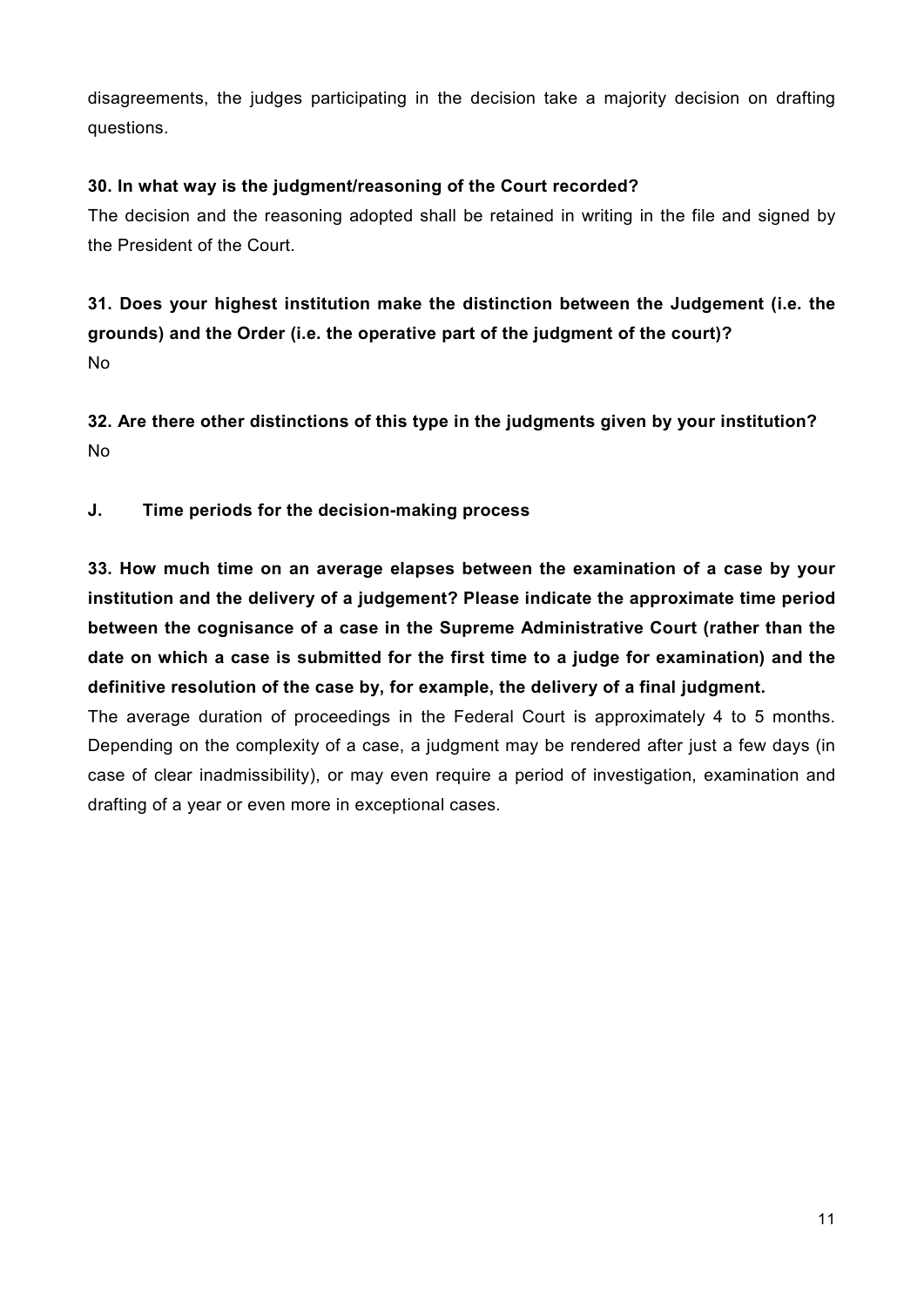**34. Is there a specific mandatory time period which must be complied with for rendering the decision in all cases? If yes, please explain.**

No

# **35. Are there mandatory time limits for certain categories of cases? If yes, please indicate the categories of cases and the time limits in question.**

A decision of inadmissibility in the field of international mutual assistance in criminal matters or international administrative assistance in tax matters must be rendered within fifteen days after the end of a possible exchange of writings.

# **36. If no time limit is imposed for deciding cases, is there a time period considered appropriate for the decision-making process? If yes, please explain.**

In each proceeding, the principle of expeditiousness must be respected. This principle is concretised according to the specificities of the case in question.

# **37. If time limits are imposed on your institution for the decision-making process, is it on occasion difficult for the Court to comply with these time limits? If yes, what are the main reasons that explain these difficulties?**

The Federal Court usually reaches a decision within a suitable time.

**38. If no time limit is imposed for deciding cases, but a certain duration, by reason of conventions or practices, is considered appropriate for the decision-making process, is it difficult for the Court sometimes to comply with this time limit? If yes, what are the main reasons that explain these difficulties?**

No

### **K. Evolution over time**

**39. Have the procedures which you described in the previous responses evolved in a significant manner over the last five years?** No

**40. If yes, have these changes had an influence on the way in which cases are examined and adjudicated?**